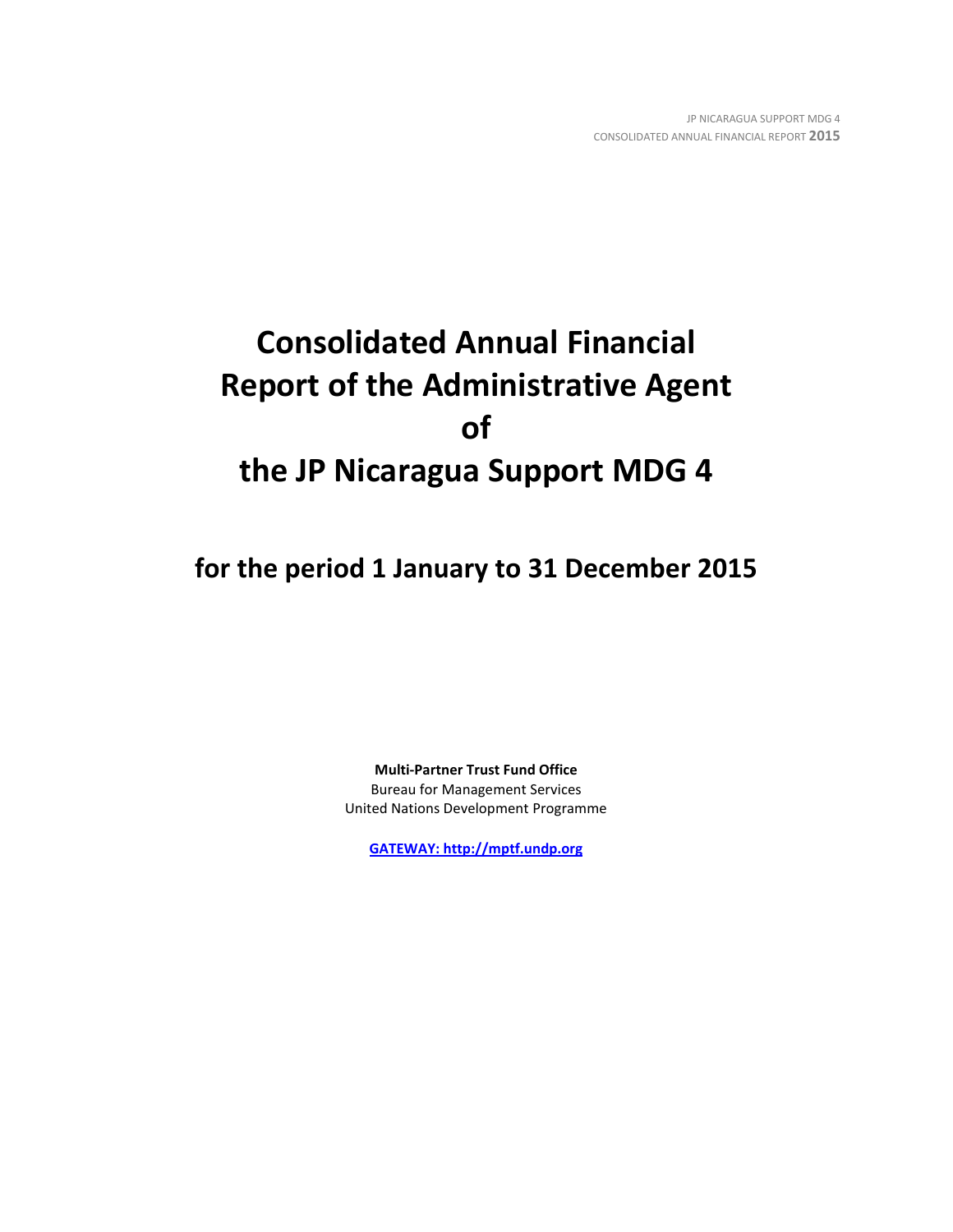JP NICARAGUA SUPPORT MDG 4 CONSOLIDATED ANNUAL FINANCIAL REPORT **2015**

LUXEMBOURG, Government of

# **PARTICIPATING ORGANIZATIONS CONTRIBUTORS**



Pan American Health Organization



United Nations Population Fund



United Nations Children's Fund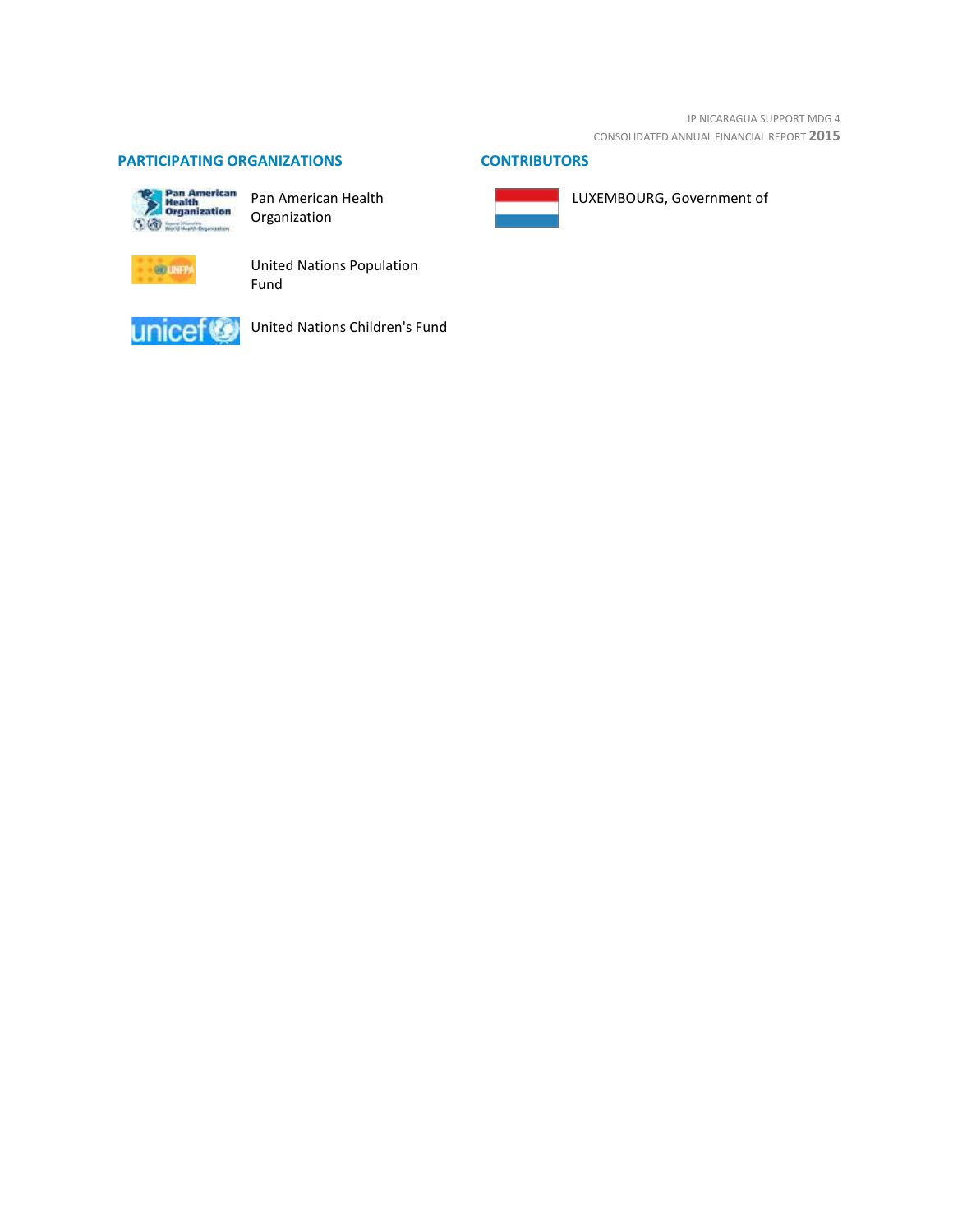## **DEFINITIONS**

## **Allocation**

Amount approved by the Steering Committee for a project/programme.

## **Approved Project/Programme**

A project/programme including budget, etc., that is approved by the Steering Committee for fund allocation purposes.

## **Contributor Commitment**

Amount(s) committed by a donor to a Fund in a signed Standard Administrative Arrangement with the UNDP Multi-Partner Trust Fund Office (MPTF Office), in its capacity as the Administrative Agent. A commitment may be paid or pending payment.

## **Contributor Deposit**

Cash deposit received by the MPTF Office for the Fund from a contributor in accordance with a signed Standard Administrative Arrangement.

## **Delivery Rate**

The percentage of funds that have been utilized, calculated by comparing expenditures reported by a Participating Organization against the 'net funded amount'.

## **Indirect Support Costs**

A general cost that cannot be directly related to any particular programme or activity of the Participating Organizations. UNDG policy establishes a fixed indirect cost rate of 7% of programmable costs.

## **Net Funded Amount**

Amount transferred to a Participating Organization less any refunds transferred back to the MPTF Office by a Participating Organization.

## **Participating Organization**

A UN Organization or other inter-governmental Organization that is an implementing partner in a Fund, as represented by signing a Memorandum of Understanding (MOU) with the MPTF Office for a particular Fund.

## **Project Expenditure**

The sum of expenses and/or expenditure reported by all Participating Organizations for a Fund irrespective of which basis of accounting each Participating Organization follows for donor reporting.

## **Project Financial Closure**

A project or programme is considered financially closed when all financial obligations of an operationally completed project or programme have been settled, and no further financial charges may be incurred.

## **Project Operational Closure**

A project or programme is considered operationally closed when all programmatic activities for which Participating Organization(s) received funding have been completed.

## **Project Start Date**

Date of transfer of first instalment from the MPTF Office to the Participating Organization.

## **Total Approved Budget**

This represents the cumulative amount of allocations approved by the Steering Committee.

## **US Dollar Amount**

The financial data in the report is recorded in US Dollars and due to rounding off of numbers, the totals may not add up.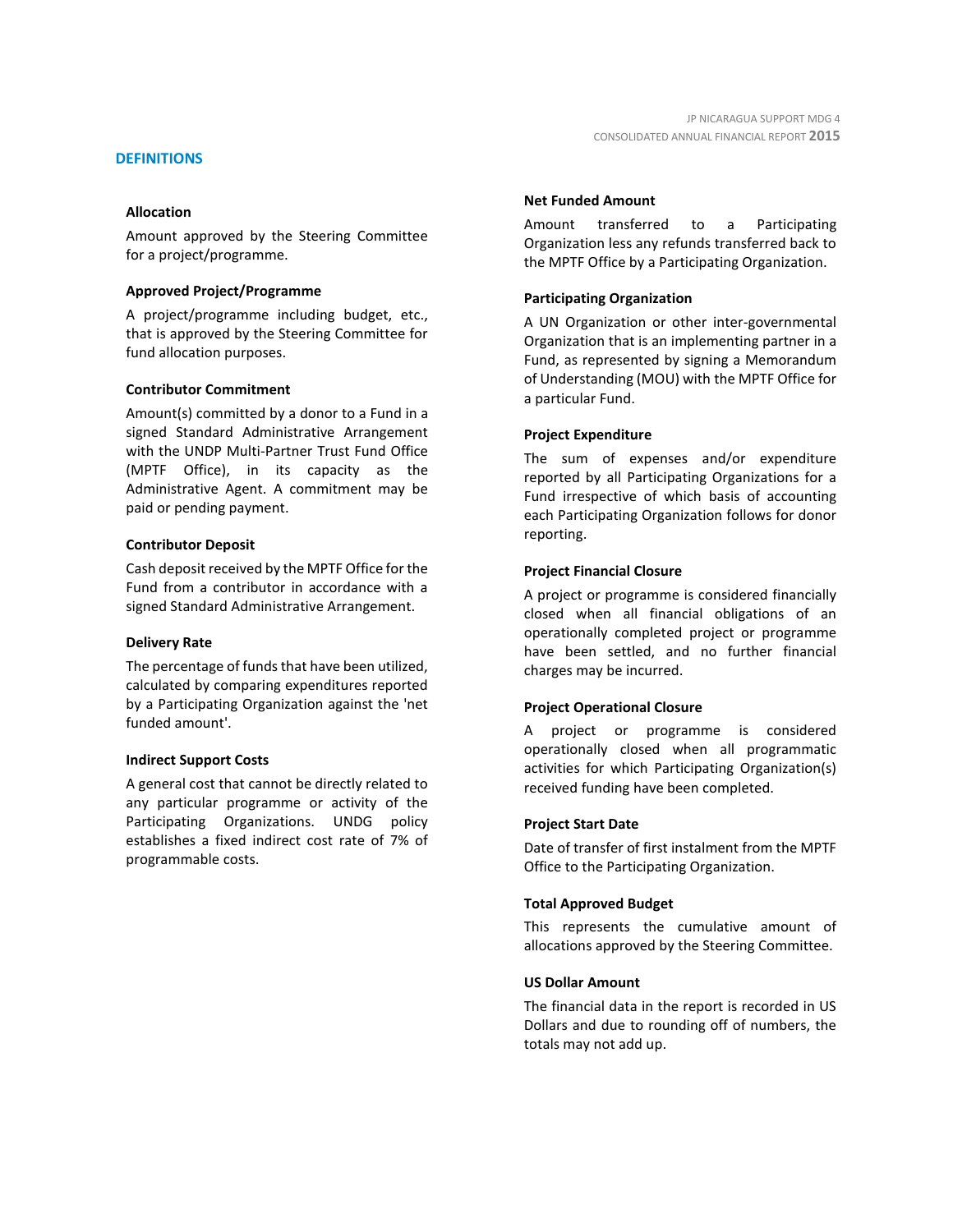#### **2015 FINANCIAL PERFORMANCE**

This chapter presents financial data and analysis of the JP Nicaragua Support MDG 4 using the passthrough funding modality as of 31 December **2015**. Financial information for this Fund is also available on the MPTF Office GATEWAY, at the following address:

[http://mptf.undp.org/factsheet/fund/JNI00.](http://mptf.undp.org/factsheet/fund/JNI00)

## **1. SOURCES AND USES OF FUNDS**

As of 31 December **2015**, **1** contributor has deposited US\$ **3,816,212** in contributions and US\$ **4,280** has been earned in interest,

bringing the cumulative source of funds to US\$ **3,820,493.**

Of this amount, US\$ **3,781,426** has been transferred to **3** Participating Organizations, of which US\$ **3,771,841** has been reported as expenditure. The Administrative Agent fee has been charged at the approved rate of 1% on deposits and amounts to US\$ **38,162**. Table 1 provides an overview of the overall sources, uses, and balance of the JP Nicaragua Support MDG 4 as of 31 December **2015**.

## **Table 1. Financial Overview, as of 31 December 2015 (in US Dollars)**

|                                                           | Annual 2014 | Annual 2015 | <b>Cumulative</b> |
|-----------------------------------------------------------|-------------|-------------|-------------------|
| <b>Sources of Funds</b>                                   |             |             |                   |
| <b>Gross Contributions</b>                                | 840,740     | 342,724     | 3,816,212         |
| Fund Earned Interest and Investment Income                | 288         | 829         | 4,280             |
| Interest Income received from Participating Organizations |             |             |                   |
| Refunds by Administrative Agent to Contributors           |             |             |                   |
| Fund balance transferred to another MDTF                  |             |             |                   |
| <b>Other Revenues</b>                                     |             |             |                   |
| <b>Total: Sources of Funds</b>                            | 841,028     | 343,553     | 3,820,493         |
| <b>Use of Funds</b>                                       |             |             |                   |
| <b>Transfers to Participating Organizations</b>           | 836,836     | 354,333     | 3,781,426         |
| Refunds received from Participating Organizations         |             |             |                   |
| <b>Net Funded Amount to Participating Organizations</b>   | 836,836     | 354,333     | 3,781,426         |
| <b>Administrative Agent Fees</b>                          | 8,407       | 3,427       | 38,162            |
| Direct Costs: (Steering Committee, Secretariatetc.)       |             |             |                   |
| <b>Bank Charges</b>                                       | 1           | 4           | 80                |
| <b>Other Expenditures</b>                                 |             |             |                   |
| <b>Total: Uses of Funds</b>                               | 845,245     | 357,764     | 3,819,668         |
| Change in Fund cash balance with Administrative Agent     | (4, 217)    | (14, 210)   | 825               |
| Opening Fund balance (1 January)                          | 19,252      | 15,035      |                   |
| <b>Closing Fund balance (31 December)</b>                 | 15,035      | 825         | 825               |
| Net Funded Amount to Participating Organizations          | 836,836     | 354,333     | 3,781,426         |
| Participating Organizations' Expenditure                  | 2,178,462   | 1,045,353   | 3,771,841         |
| <b>Balance of Funds with Participating Organizations</b>  |             |             | 9,584             |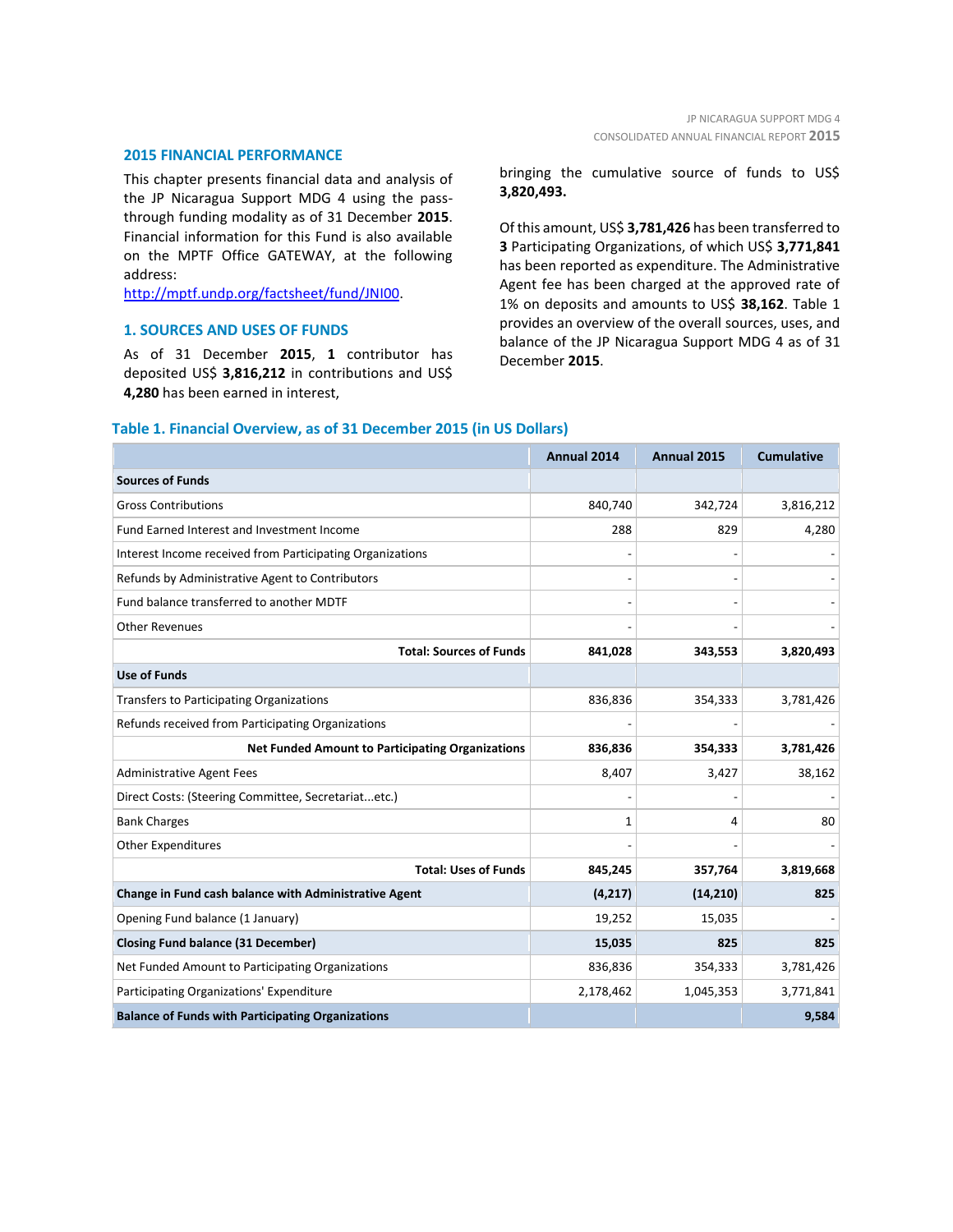# **2. PARTNER CONTRIBUTIONS**

Table 2 provides information on cumulative contributions received from all contributors to this Fund as of 31 December **2015**.

# **Table 2. Contributors' Deposits, as of 31 December 2015 (in US Dollars)**

| <b>Contributors</b>       | <b>Prior Years</b><br>as of 31-Dec-2014 | <b>Current Year</b><br>Jan-Dec-2015 | <b>Total</b> |
|---------------------------|-----------------------------------------|-------------------------------------|--------------|
| LUXEMBOURG, Government of | 3,473,488                               | 342,724                             | 3,816,212    |
| <b>Grand Total</b>        | 3,473,488                               | 342,724                             | 3,816,212    |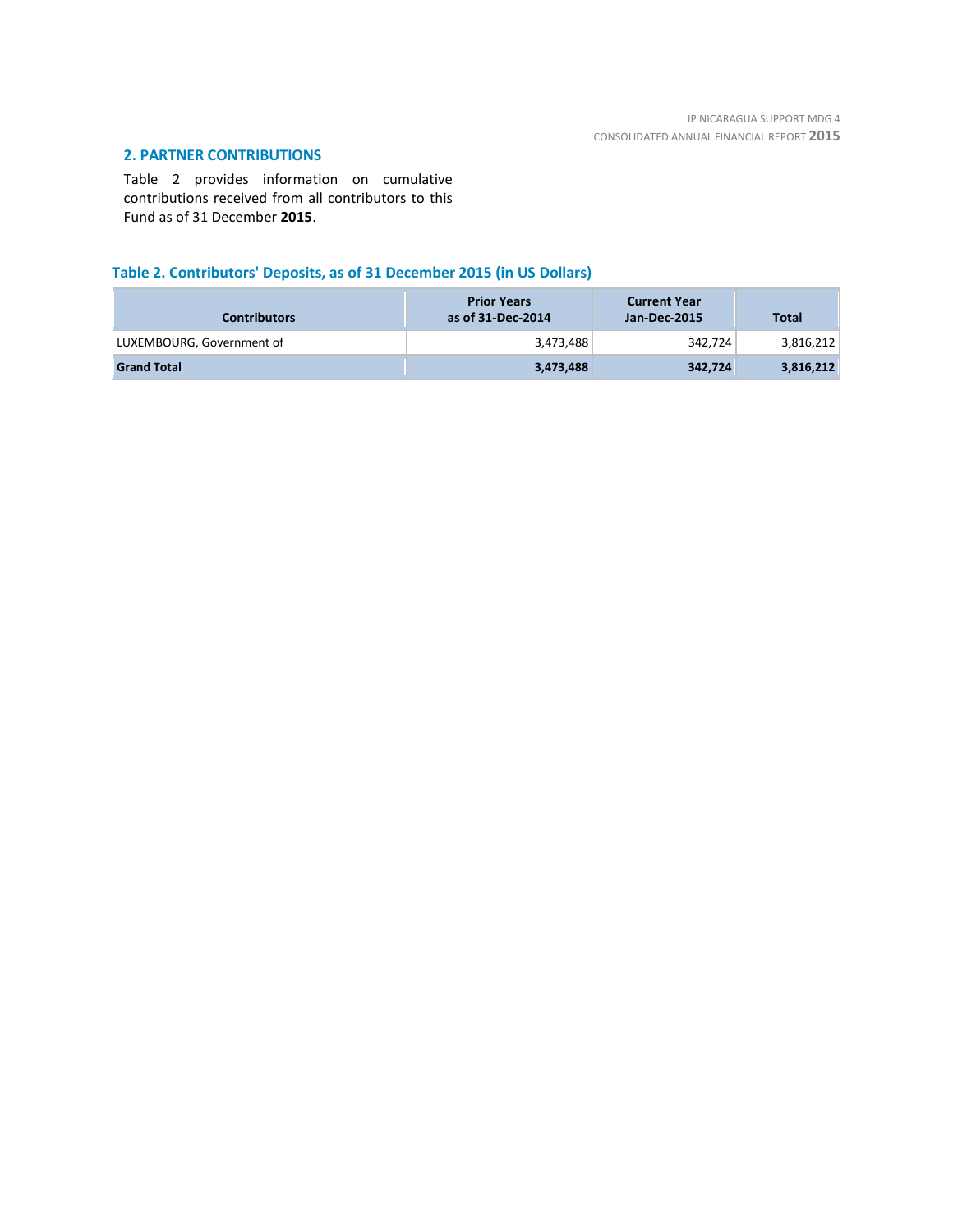## **3. INTEREST EARNED**

Interest income is earned in two ways: 1) on the balance of funds held by the Administrative Agent ('Fund earned interest'), and 2) on the balance of funds held by the Participating Organizations ('Agency earned interest') where their Financial Regulations and Rules allow return of interest

to the AA. As of 31 December **2015**, Fund earned interest amounts to US\$ **4,280** and interest received from Participating Organizations amounts to US\$ **-**, bringing the cumulative interest received to US\$ **4,280**. Details are provided in the table below.

## **Table 3. Sources of Interest and Investment Income, as of 31 December 2015 (in US Dollars)**

| <b>Interest Earned</b>                     | <b>Prior Years</b><br>as of 31-Dec-2014 | <b>Current Year</b><br>Jan-Dec-2015 | <b>Total</b> |
|--------------------------------------------|-----------------------------------------|-------------------------------------|--------------|
| <b>Administrative Agent</b>                |                                         |                                     |              |
| Fund Earned Interest and Investment Income | 3,452                                   | 829                                 | 4,280        |
| <b>Total: Fund Earned Interest</b>         | 3,452                                   | 829                                 | 4,280        |
| <b>Participating Organization</b>          |                                         |                                     |              |
| <b>Total: Agency earned interest</b>       |                                         |                                     |              |
| <b>Grand Total</b>                         | 3,452                                   | 829                                 | 4,280        |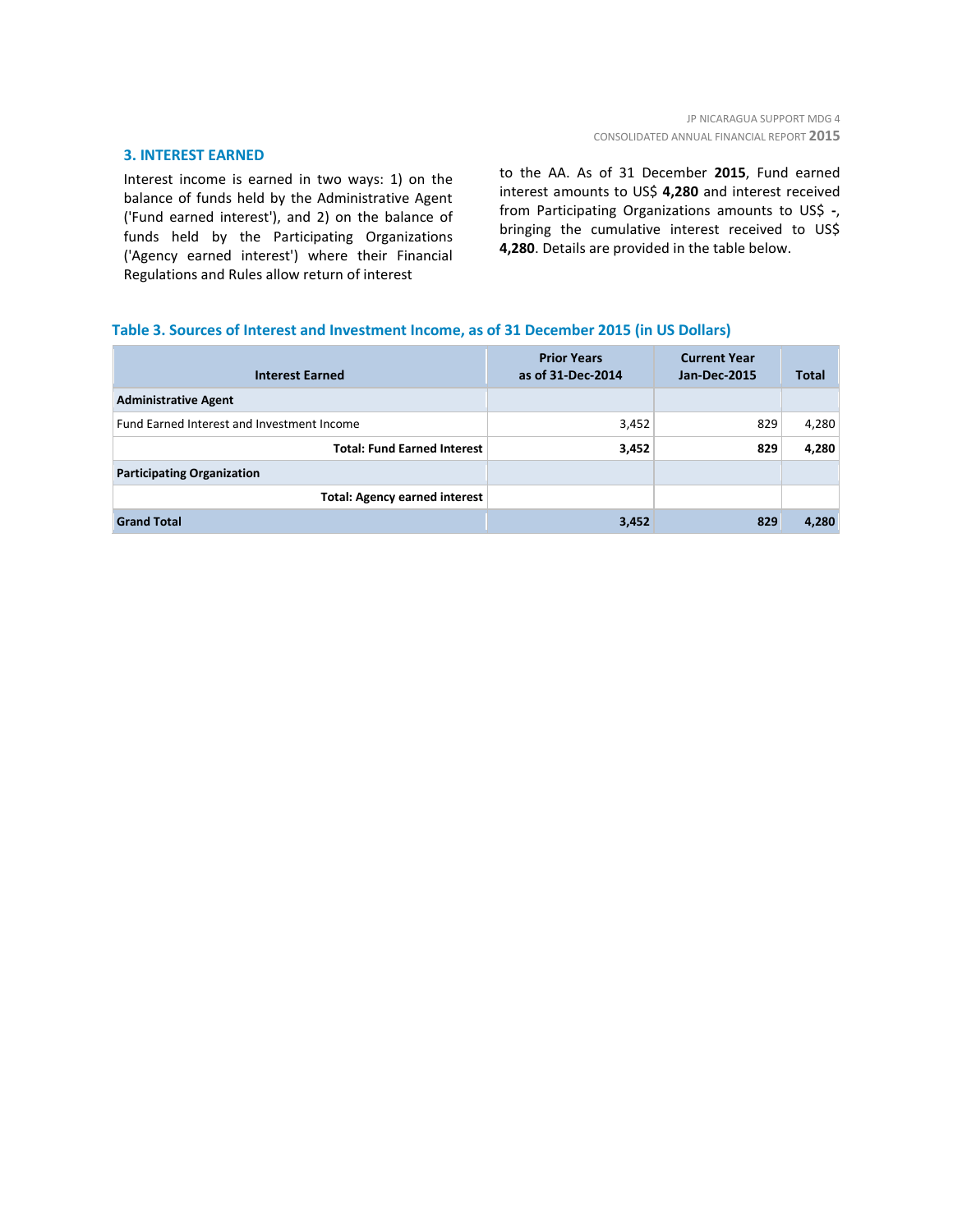## **4. TRANSFER OF FUNDS**

Allocations to Participating Organizations are approved by the Steering Committee and disbursed by the Administrative Agent. As of 31 December **2015**, the AA has transferred US\$ **3,781,426** to **3** Participating Organizations (see list below).

Table 4 provides additional information on the refunds received by the MPTF Office, and the net funded amount for each of the Participating Organizations.

## **Table 4. Transfer, Refund, and Net Funded Amount by Participating Organization, as of 31 December 2015 (in US Dollars)**

| Participating<br>Organization | Prior Years as of 31-Dec-2014 |                |                   | <b>Current Year Jan-Dec-2015</b> |                |                   | Total            |                |                   |
|-------------------------------|-------------------------------|----------------|-------------------|----------------------------------|----------------|-------------------|------------------|----------------|-------------------|
|                               | <b>Transfers</b>              | <b>Refunds</b> | <b>Net Funded</b> | <b>Transfers</b>                 | <b>Refunds</b> | <b>Net Funded</b> | <b>Transfers</b> | <b>Refunds</b> | <b>Net Funded</b> |
| PAHO/WHO                      | 2.123.247                     |                | 2.123.247         | 167.965                          |                | 167.965           | 2,291,212        |                | 2,291,212         |
| <b>UNFPA</b>                  | 777.411                       |                | 777.411           | 105.606                          |                | 105.606           | 883.017          |                | 883,017           |
| <b>UNICEF</b>                 | 526,435                       |                | 526,435           | 80,762                           |                | 80.762            | 607.197          |                | 607,197           |
| <b>Grand Total</b>            | 3,427,093                     |                | 3,427,093         | 354,333                          |                | 354,333           | 3,781,426        |                | 3,781,426         |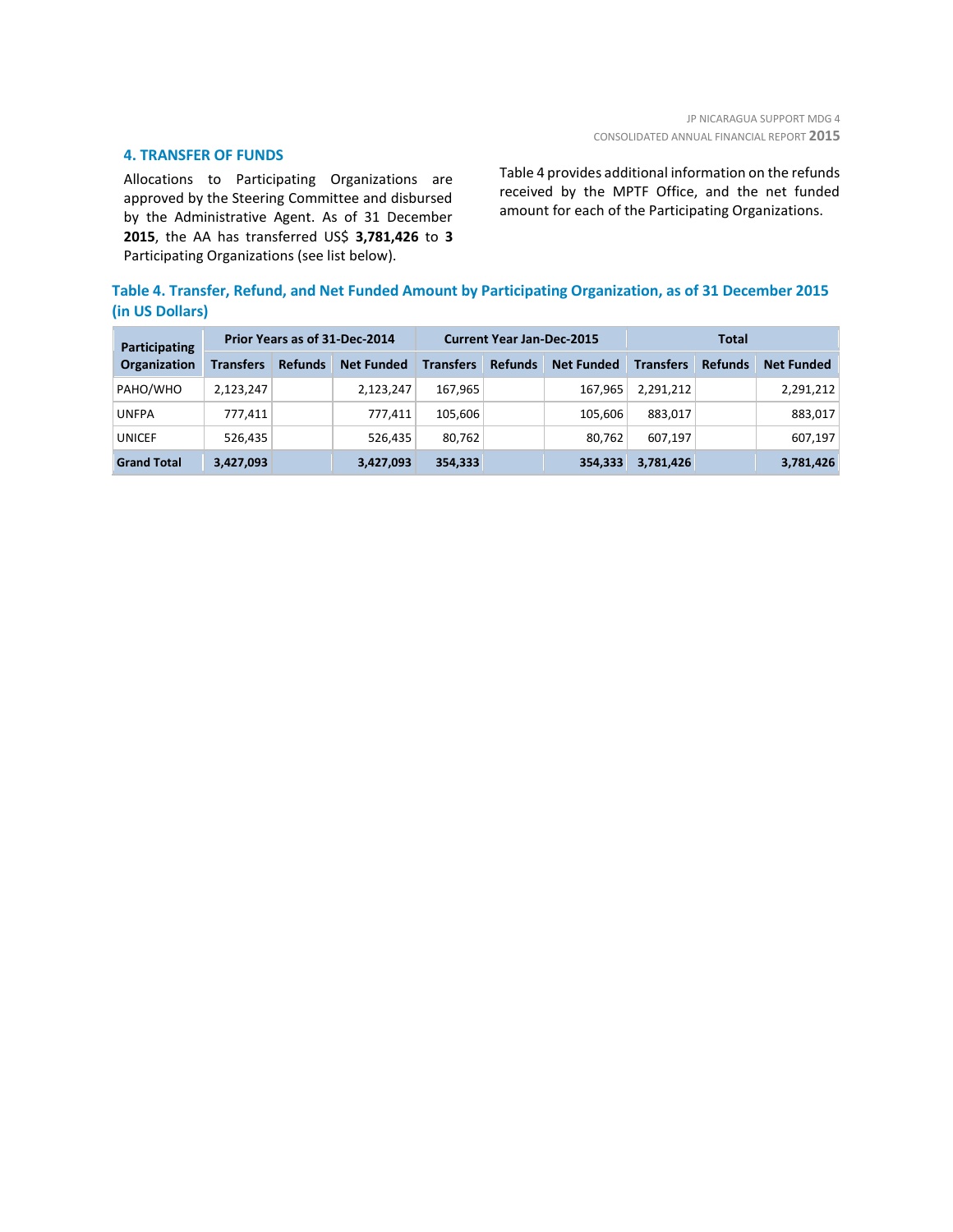# JP NICARAGUA SUPPORT MDG 4

CONSOLIDATED ANNUAL FINANCIAL REPORT **2015**

# **5. EXPENDITURE AND FINANCIAL DELIVERY RATES**

All final expenditures reported for the year **2015** were submitted by the Headquarters of the Participating Organizations. These were consolidated by the MPTF Office.

## **5.1 EXPENDITURE REPORTED BY PARTICIPATING ORGANIZATION**

As shown in table below, the cumulative net funded amount is US\$ **3,781,426** and cumulative expenditures reported by the Participating Organizations amount to US\$ **3,771,841**. This equates to an overall Fund expenditure delivery rate of **100** percent.

## **Table 5. Net Funded Amount, Reported Expenditure, and Financial Delivery by Participating Organization, as of 31 December 2015 (in US Dollars)**

|                               |                           |                                    | <b>Expenditure</b>                      |                                            |                   |                           |
|-------------------------------|---------------------------|------------------------------------|-----------------------------------------|--------------------------------------------|-------------------|---------------------------|
| Participating<br>Organization | Approved<br><b>Amount</b> | <b>Net Funded</b><br><b>Amount</b> | <b>Prior Years</b><br>as of 31-Dec-2014 | <b>Current Year</b><br><b>Jan-Dec-2015</b> | <b>Cumulative</b> | <b>Delivery Rate</b><br>% |
| PAHO/WHO                      | 2,291,212                 | 2,291,212                          | 1,851,531                               | 439,682                                    | 2,291,212         | 100.00                    |
| <b>UNFPA</b>                  | 883,017                   | 883,017                            | 460,362                                 | 413,551                                    | 873.912           | 98.97                     |
| <b>UNICEF</b>                 | 607,197                   | 607,197                            | 414,596                                 | 192,121                                    | 606.717           | 99.92                     |
| <b>Grand Total</b>            | 3,781,426                 | 3,781,426                          | 2,726,488                               | 1,045,353                                  | 3,771,841         | 99.75                     |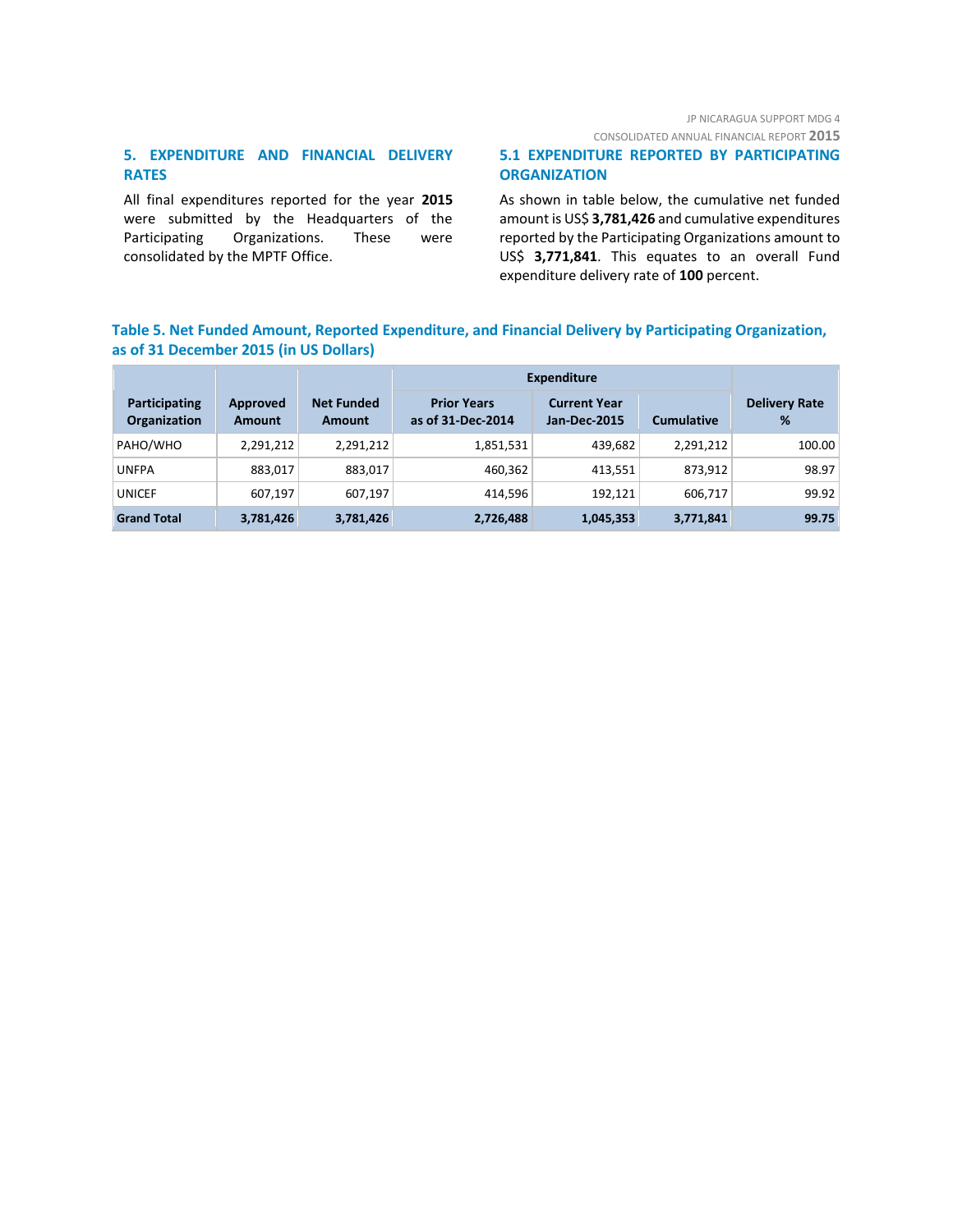## **5.4 EXPENDITURE REPORTED BY CATEGORY**

Project expenditures are incurred and monitored by each Participating Organization and are reported as per the agreed categories for inter-agency harmonized reporting. In 2006 the UN Development Group (UNDG) established six categories against which UN entities must report inter-agency project expenditures. Effective 1 January 2012, the UN Chief Executive Board (CEB) modified these categories as a result of IPSAS adoption to comprise eight categories. All expenditure incurred prior to 1 January 2012 have been reported in the old categories; post 1 January 2012 all expenditure are reported in the new eight categories. The old and new categories are noted to the right.

Table 6 reflects expenditure reported in the UNDG expense categories. Where the Fund has been operational pre and post 1 January 2012, the expenditures are reported using both categories. Where a Fund became operational post 1 January 2012, only the new categories are used.

## **2012 CEB Expense Categories**

- 1. Staff and personnel costs
- 2. Supplies, commodities and materials
- 3. Equipment, vehicles, furniture and depreciation
- 4. Contractual services
- 5. Travel
- 6. Transfers and grants
- 7. General operating expenses
- 8. Indirect costs

\_\_\_\_\_\_\_\_\_\_\_\_\_\_\_\_\_\_\_\_\_\_

#### **2006 UNDG Expense Categories**

- 1. Supplies, commodities, equipment & transport
- 2. Personnel
- 3. Training counterparts
- 4. Contracts
- 5. Other direct costs
- 6. Indirect costs

## **Table 6. Expenditure by UNDG Budget Category, as of 31 December 2015 (in US Dollars)**

|                                                       | <b>Expenditure</b>                      |                                            |              |                                                     |
|-------------------------------------------------------|-----------------------------------------|--------------------------------------------|--------------|-----------------------------------------------------|
| Category                                              | <b>Prior Years</b><br>as of 31-Dec-2014 | <b>Current Year</b><br><b>Jan-Dec-2015</b> | <b>Total</b> | <b>Percentage of Total</b><br><b>Programme Cost</b> |
| Supplies, Commodities, Equipment and Transport (Old)  |                                         |                                            |              |                                                     |
| Personnel (Old)                                       |                                         |                                            |              |                                                     |
| Training of Counterparts(Old)                         |                                         |                                            |              |                                                     |
| Contracts (Old)                                       |                                         |                                            |              |                                                     |
| Other direct costs (Old)                              |                                         |                                            |              |                                                     |
| Staff and Personnel Cost (New)                        |                                         |                                            |              |                                                     |
| Supplies, Commodities and Materials (New)             | 122,885                                 | 80,594                                     | 203,479      | 5.77                                                |
| Equipment, Vehicles, Furniture and Depreciation (New) | 1,240,296                               | 193,605                                    | 1,433,901    | 40.69                                               |
| Contractual Services (New)                            | 7,034                                   | 23,880                                     | 30,914       | 0.88                                                |
| Travel (New)                                          | 81,691                                  | 97,169                                     | 178,860      | 5.08                                                |
| Transfers and Grants (New)                            | 806,571                                 | 260,352                                    | 1,066,923    | 30.28                                               |
| <b>General Operating (New)</b>                        | 288,535                                 | 321,452                                    | 609,986      | 17.31                                               |
| <b>Programme Costs Total</b>                          | 2,547,013                               | 977,052                                    | 3,524,064    | 100.00                                              |
| <sup>1</sup> Indirect Support Costs Total             | 179,476                                 | 68,301                                     | 247,777      | 7.03                                                |
| <b>Total</b>                                          | 2,726,488                               | 1,045,353                                  | 3,771,841    |                                                     |

**1 Indirect Support Costs** charged by Participating Organization, based on their financial regulations, can be deducted upfront or at a later stage during implementation. The percentage may therefore appear to exceed the 7% agreed-upon for on-going projects. Once projects are financially closed, this number is not to exceed 7%.